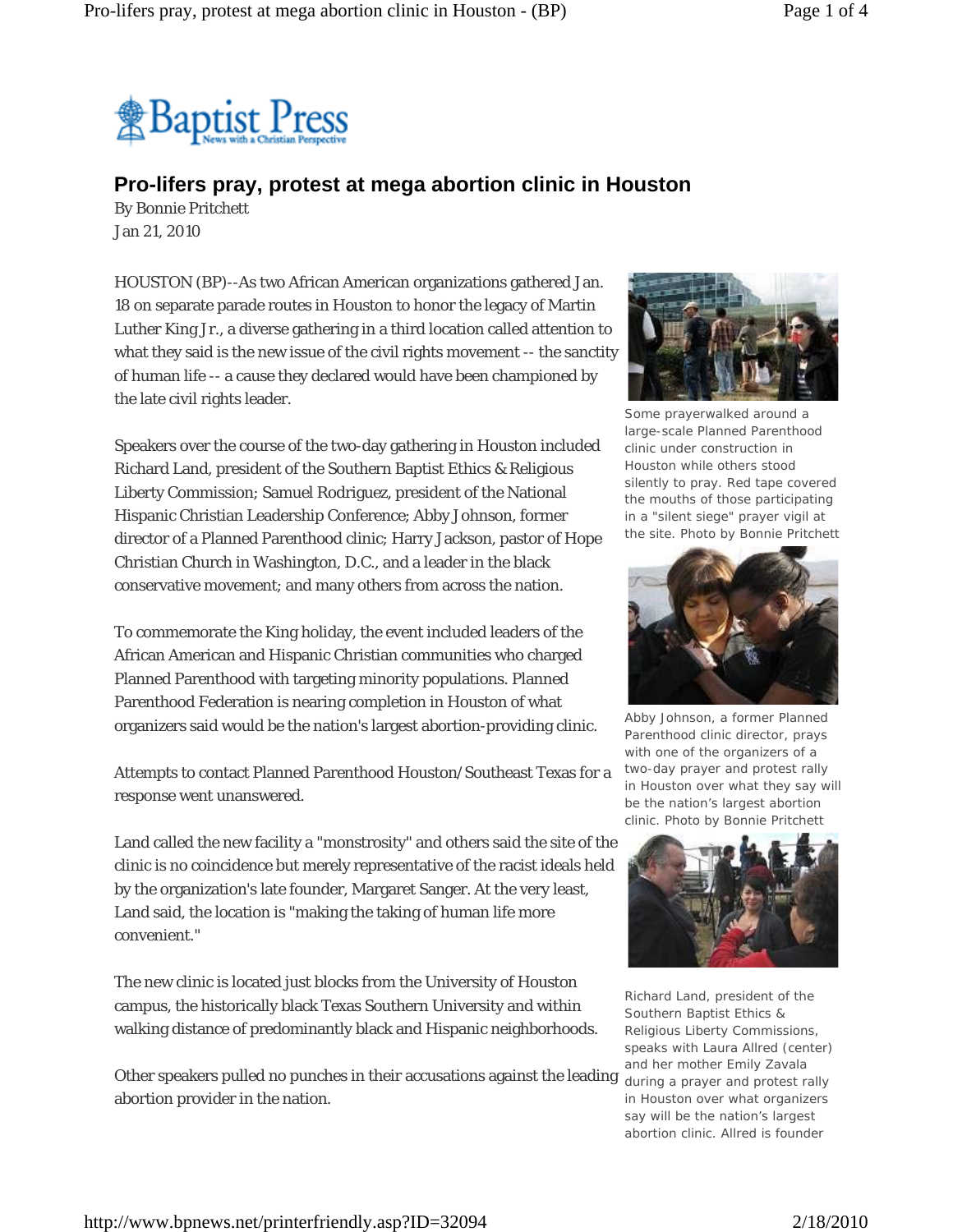Samuel Rodriguez said the "spirit of Herod" is alive and well, referencing and director of Captured, a the desperate king's attempts to kill the baby Christ. Rodriguez said the building's location specifically targets minorities and begs the question, "Why is the devil so afraid of black babies and brown babies? It's time to turn the tide. Abortion is anti-Latino, anti-black and anti-life," he declared to the cheers of estimated 8,000-9,000 people gathered for a worship and prayer rally at the Catholic Charismatic Center, a few blocks from the 78,000-square-foot Planned Parenthood facility.

According to pro-life organizations in Houston, the clinic will be outfitted to perform late-term abortions, something Planned Parenthood Houston hasn't been legally equipped to do since legislation restricting the practice was passed in 2003.

Arnold Culbreath of Protecting Black Life in Cincinnati, Ohio, told the crowd that 62.5 percent of all Planned Parenthood clinics are located in predominantly black neighborhoods. When the clinics operating in Hispanic communities is added, Culbreath said the number located among minority populations rises to 76 percent.

Citing a National Vital Statistics report dated October 2009, Culbreath reported the number of live births to black women was 587,000 and the number of abortions was 452,000.

"These numbers are dangerously close together," he said, adding that for the first time in American history the black population is not keeping up with the birth-to-death replacement rate.

## CALL TO RENEWAL

Lou Engle, leader of The Call to Conscience and the chief organizer of the Houston gathering, said the movement is primarily not a protest but a call to prayer and fasting. Monday's rally and silent march to the clinic began Sunday evening with a five-hour prayer vigil drawing pro-lifers from across the nation.

The Roe v. Wade Supreme Court decision legalizing abortion in American began in Texas, Engle noted; the end of abortion can begin in Texas as well, he said.

Engle began Sunday's prayer service with a call to repentance.

"Revival will not come if we don't begin to deal with our secret sins. America has to get real. The church has to get real," he said.

"What do You do, God," Engle asked, "when your pastors do not speak up? As pastors we have sinned against You."

ministry to young women, especially minorities, the largest demographic group having abortions. *Photo by Bonnie Pritchett*

LaSondra Spears of Dallas worships during the opening service of a two-day pro-life prayer and protest rally in Dallas. The name of civil rights icon Martin Luther King Jr. was invoked throughout the event as leaders proclaimed the right to life as integral to civil rights. *Photo by Bonnie Pritchett*

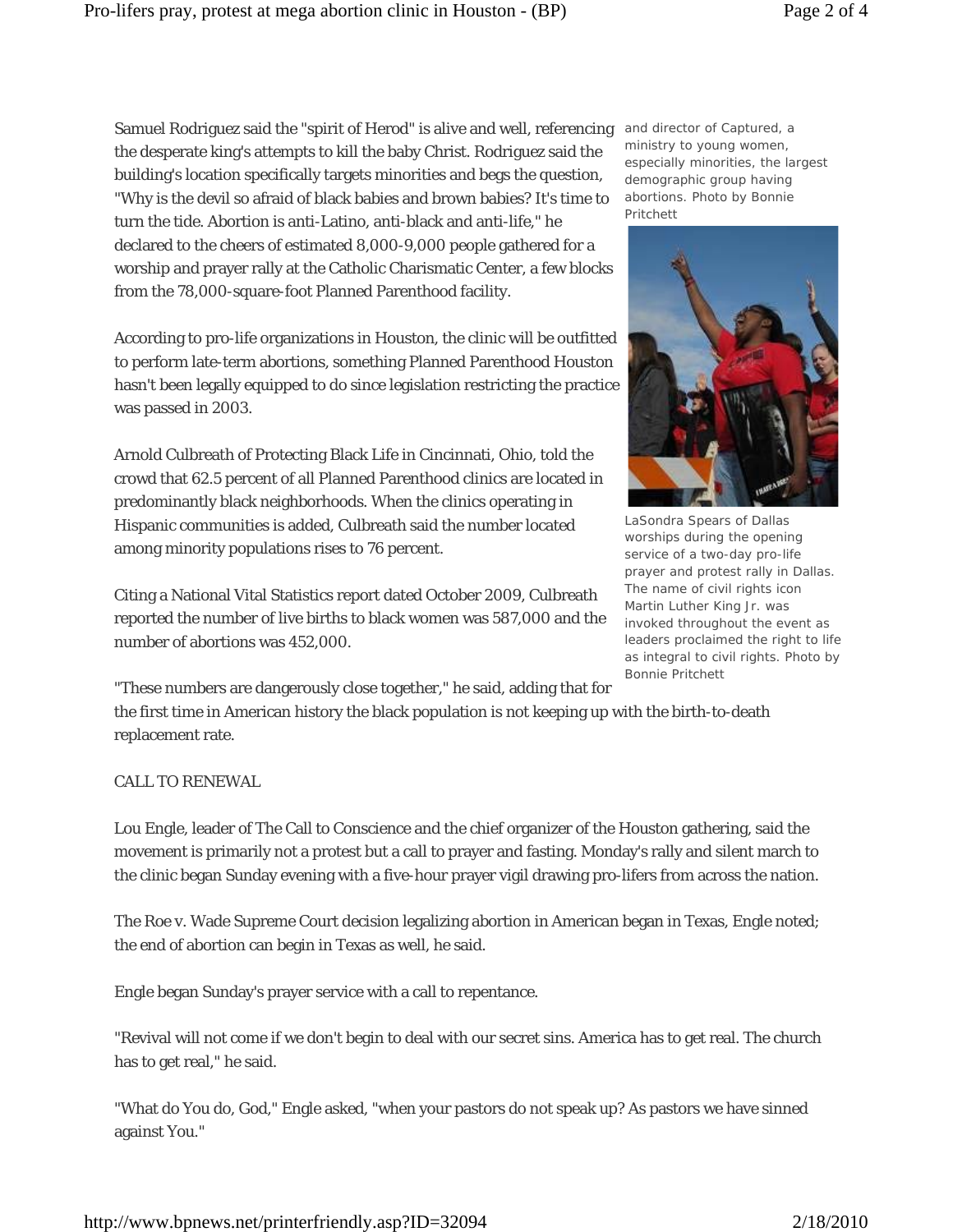Several black pastors drew attention to the link between Darwinism, the eugenics movement of the early 20th century and the racist agenda of Planned Parenthood founder Margaret Sanger.

Pastor Stephen Broden of Fair Park Bible Fellowship in Dallas said the acceptance of Darwinism escalated racist ideals as blacks were seen as below par on the evolutionary scale. As blacks were dehumanized -- as Jews were in Germany -- there was little to no moral outcry within the circles of the intellectual elite who supported and promoted the practice of eugenics, the theory of improving humanity through selective breeding and discouraging breeding among those considered less fit.

Broden said Sanger supported the practice by promoting the use of birth control among the black populations in America.

"To the community of death," Broden declared, "no more eugenics. We will push back."

Harry Jackson, who led opposition to the push for same-sex "marriage" in Washington, D.C. said, "We are in danger of the civil rights movement selling us out. This is about the rights of the unborn."

Jackson said he understood intimately the struggles of blacks in America. He told of how his father's life was threatened when he tried to vote and of seeing lynchings and the burned body of a black man dragged through town.

Referencing that brutal history, Jackson said, "I'm here to tell you, right now is the same kind of lynching, the same kind of burning. But you are seeing us come together. I believe Dr. King would say, 'Save the unborn.' The ultimate civil right is the right of life."

Since 1973, there have been 50 million abortions in the U.S.

Land said God had a plan for those lives. "We are not going to rest," he said. "Hear us, pro-abortion forces. Hear us, liberals. This is our country too and we will never rest until we turn back Roe v. Wade," he said to cheers.

Quoting King, as other speakers had, Land continued, "I have a dream. My dream is of a day when America -- from sea to shining sea, from the Rio Grande to the Canadian border -- is pro-life and every baby is welcome as a gift of God."

Several speakers challenged the church to support adoption efforts.

## PRAYER RALLY

The Houston gathering also included a prayer rally at the Planned Parenthood Clinic, where only the shuffling of feet on the sidewalk could be heard by those who chose to prayerwalk around the facility. They passed their prayer partners standing with iPod earbuds plugged in, or holding Bibles and silently reading, or raising arms in quiet invocations to God.